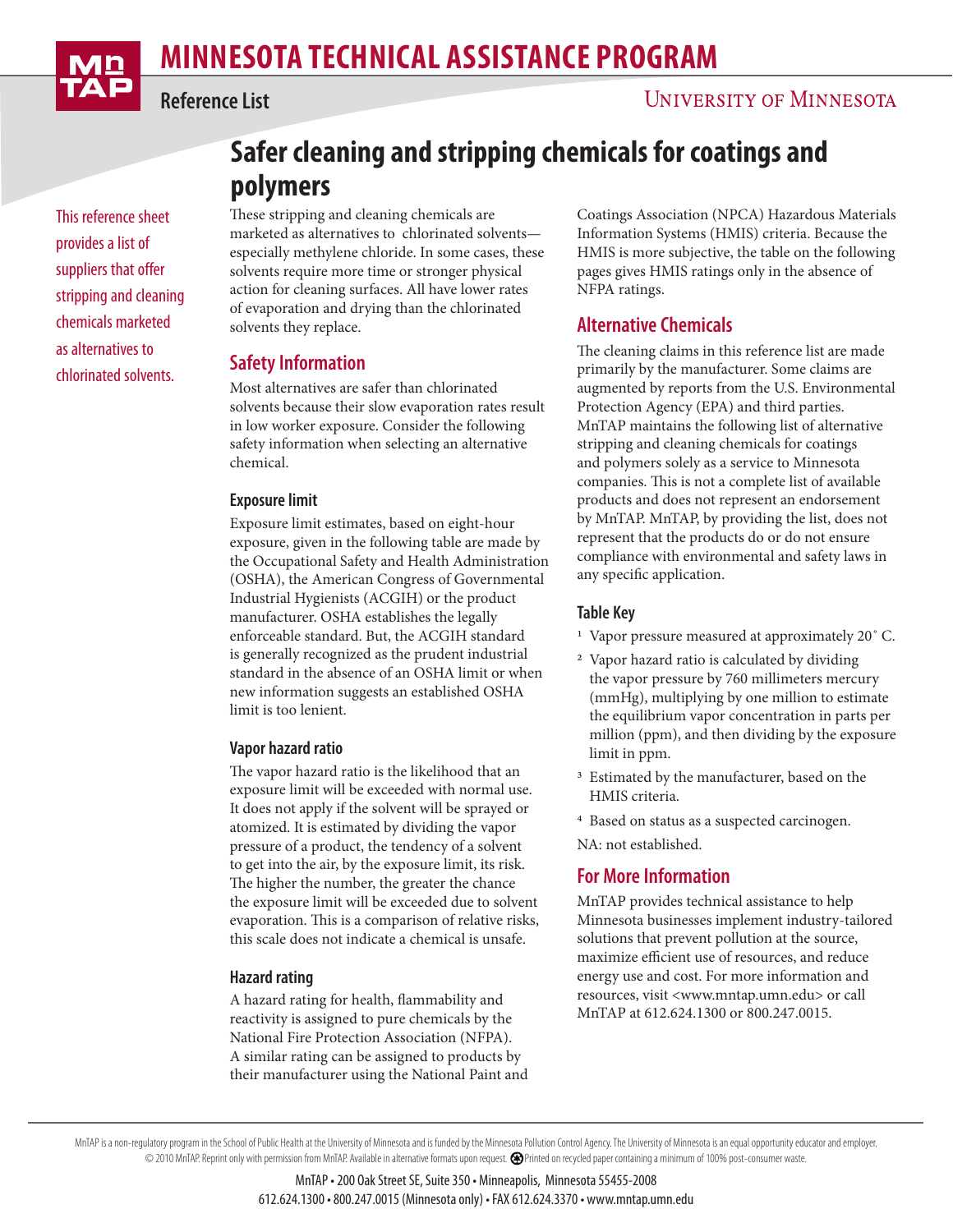| <b>Supplier</b>                                                                                                            | <b>Products/Residues Removed</b>                                                                                                                                                                                                         | <b>Flash</b><br><b>Point</b>          | <b>Exposure Limit</b>                                     | <b>Vapor</b><br><b>Pressure</b><br>(mmHg) <sup>1</sup> | Vapor<br><b>Hazard</b><br>Ratio <sup>2</sup> | <b>Hazard</b><br>Rating |
|----------------------------------------------------------------------------------------------------------------------------|------------------------------------------------------------------------------------------------------------------------------------------------------------------------------------------------------------------------------------------|---------------------------------------|-----------------------------------------------------------|--------------------------------------------------------|----------------------------------------------|-------------------------|
| Chemetall Americas<br>New Providence, NJ<br>800.526.4473<br><www.chemetallamericas.<br>com&gt;</www.chemetallamericas.<br> | Eurostrip<br>Two part alkaline stripper.<br>Removes: acrylic, epoxy, polyester,<br>powder paint and urethane.<br>Guardostrip acidic stripper                                                                                             | $>200$ $^{\circ}$ F<br>$>200^\circ$ F | not established<br>not established                        | not<br>established<br><b>NA</b>                        | NA<br>NA.                                    | <b>NA</b><br><b>NA</b>  |
|                                                                                                                            | Removes: epoxy, lacquer, melamine/<br>acrylic and vinyl.                                                                                                                                                                                 |                                       |                                                           |                                                        |                                              |                         |
| Chemical Marketing Corp.<br>Blaine, MN<br>866.388.6827                                                                     | Enviro Strip 1 N-methyl-2-<br>pyrrolidone (NMP) Dibasic esters<br>(DBE) blend                                                                                                                                                            | $>195^\circ$ F                        | 100 ppm<br>(International<br>Specialty<br>Products [ISP]) | 0.29                                                   | 38                                           | 2:1:0                   |
|                                                                                                                            | <b>Enviro Strip 3 NMP blend</b><br>Both remove: acrylic, epoxy,<br>polyester and urethane.                                                                                                                                               | $>180^\circ$ F                        | 100 ppm (ISP)                                             | <1                                                     | 20                                           | 2:1:0                   |
| Cook Composites and<br>Polymers<br>Kansas City, MO<br>800.821.3590<br><www.ccponline.com></www.ccponline.com>              | DBE and NMP solvent blends.<br>Removes: epoxy, phenolic,<br>polybutadiene, polyester, urethane<br>and vinyl ester.                                                                                                                       | $>200^\circ$ F                        | $1.5$ ppm<br>(DuPont)<br>100 ppm (ISP)                    | 0.2                                                    | 175                                          | $2:1:0^3$               |
|                                                                                                                            | Petroleum solvent blends.<br>Removes: adhesive, epoxy, EVA<br>resin, grease, ink, oil, paint and<br>urethane.                                                                                                                            | $142^\circ$ F                         | 50 ppm                                                    | <1                                                     | <b>NA</b>                                    | $2:2:0^3$               |
|                                                                                                                            | Replacetone and aqueous resin<br>emulsifiers<br>Removes: epoxy, paint and polyester.<br>Waterbased.                                                                                                                                      | $>220^\circ$ F                        | not established                                           | 22                                                     | <b>NA</b>                                    | 0:0:0 <sup>3</sup>      |
|                                                                                                                            | Thermaclean products<br>Aqueous cleaners.<br>Removes: alkyd, grease, oil, polyester<br>and wax.                                                                                                                                          | $200^\circ$ F                         | not established                                           | <b>NA</b>                                              | <b>NA</b>                                    | $1:1:0^3$               |
| Dynaloy, Inc.<br>Indianapolis, IN<br>800.669.5709<br><www.dynaloy.com></www.dynaloy.com>                                   | Dynasolve, Family of 14 products<br>made from combinations of glycol<br>ethers, NMP and petroleum solvents.<br>Removes: acrylic resin, adhesive,<br>cured silicone, cyanoacrylate, epoxy,<br>hot melt, paint, polyimide and<br>urethane. | varies                                | varies with<br>each, typically<br>$100$ ppm               | $\leq$ 2<br>varies                                     | <b>NA</b>                                    | <b>NA</b>               |
| Gaylord Chemical Corp.<br>Slidell, LA<br>985.649.5464<br><www.gaylordchemical.<br>com&gt;</www.gaylordchemical.<br>        | Dimethyl sulfoxide (DMSO)<br>Removes: acrylic, epoxy, paint,<br>photo resist and polyurethane.                                                                                                                                           | 192°F                                 | 100 ppm<br>(DuPont)                                       | 0.46                                                   | $\overline{0}$                               | 1:1:0                   |
|                                                                                                                            | Note: If placed in a reducing environment, like a wastewater stream, DMSO will create strong odors even at low<br>concentrations. Odors can be neutralized by oxidizing releases with bleach, peroxide or ultra violet (UV) light.       |                                       |                                                           |                                                        |                                              |                         |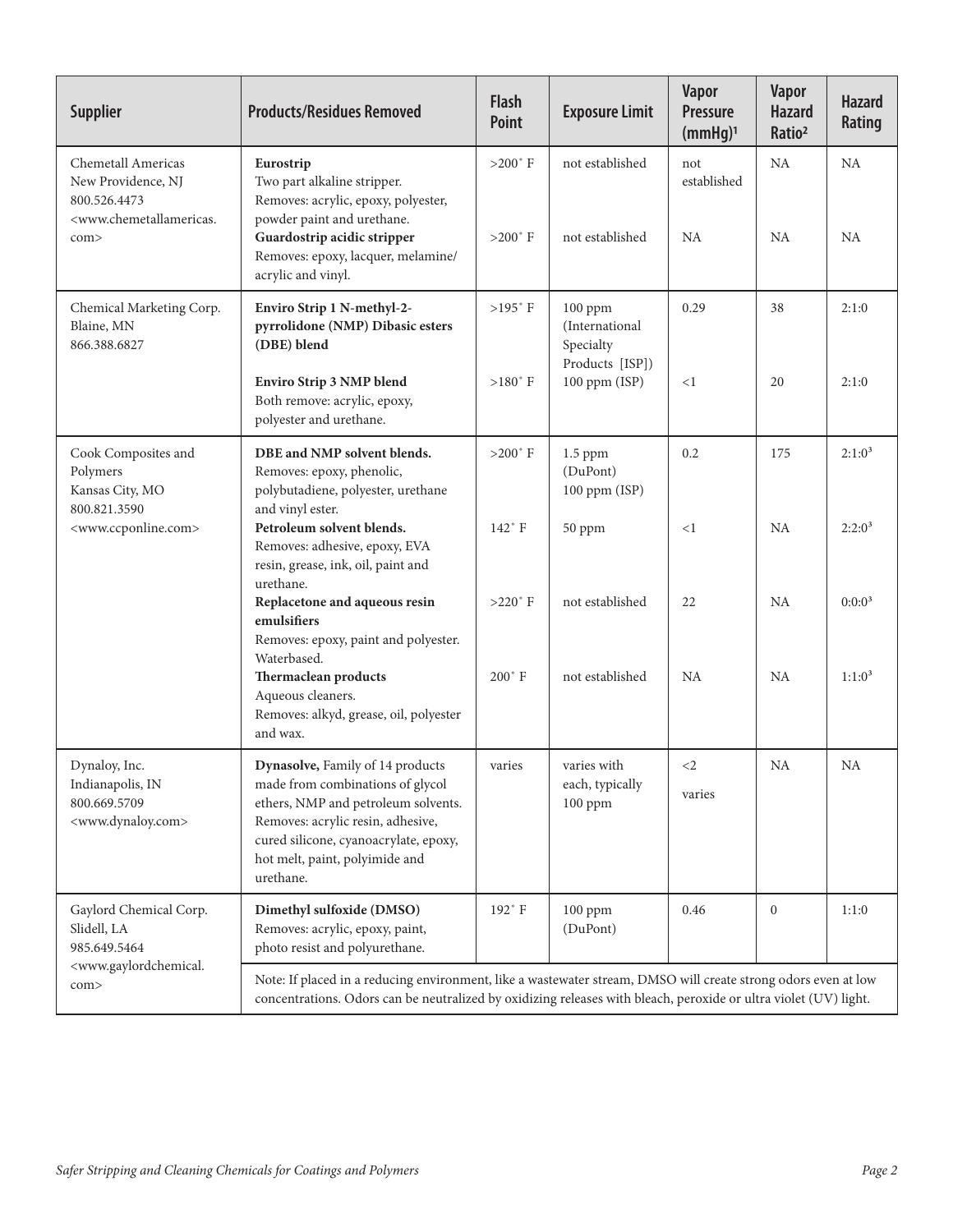| <b>Supplier</b>                                                                                                                  | <b>Products/Residues Removed</b>                                                                                                                                                                                  | <b>Flash</b><br><b>Point</b> | <b>Exposure Limit</b>        | <b>Vapor</b><br><b>Pressure</b><br>(mmHg) <sup>1</sup> | Vapor<br><b>Hazard</b><br>Ratio <sup>2</sup> | <b>Hazard</b><br>Rating |
|----------------------------------------------------------------------------------------------------------------------------------|-------------------------------------------------------------------------------------------------------------------------------------------------------------------------------------------------------------------|------------------------------|------------------------------|--------------------------------------------------------|----------------------------------------------|-------------------------|
| Henkel Corporation<br>Aerospace<br>Bay Point, CA<br>925.458.8000<br><www.aerospace.henkel.<br>com&gt;</www.aerospace.henkel.<br> | <b>Turco 6776LO</b><br>Aqueous solution containing 5%<br>formic acid.                                                                                                                                             | none                         | 5 ppm (formic<br>acid/OSHA)  | $\langle 2$                                            | 26                                           | NA                      |
|                                                                                                                                  | <b>Turco 6813</b><br>Aqueous solution containing 2%<br>ammonia.<br>Both remove: alkyd paint, cured<br>epoxy, enamel and polyurethane.                                                                             | none                         | 25 ppm<br>(ammonia/<br>OSHA) | $\leq$ 2                                               | 2.1                                          | <b>NA</b>               |
| Inland Technology, Inc.<br>Tacoma, WA<br>800.552.3100<br><www.inlandtech.com></www.inlandtech.com>                               | Formulated solvents:<br><b>Citrex</b><br>Removes: carbon grease and paint.                                                                                                                                        | 144°F                        | not established              | $\leq$ 2                                               | <b>NA</b>                                    | 1:2:0                   |
| <b>International Specialty</b><br>Products (ISP)<br>Wayne, NJ<br>800.622.4423<br><www.ispcorp.com></www.ispcorp.com>             | <b>NMP</b><br>Formulated products: Ship Shape,<br>Isoprep and GAF Solver.<br>Removes: ABS, epoxy, ink, lacquer,<br>polyamide, polycarbonate, polyester,<br>polyurethane, polyvinyl chloride<br>(PVC) and varnish. | $200^{\circ}$ F              | 100 ppm (ISP)                | 0.29                                                   | 3.9                                          | 2:1:0                   |
| Invista<br>Wilmington, DE<br>800.231.0998<br><www.dbe.invista.com></www.dbe.invista.com>                                         | <b>DBE</b><br>Removes: acrylic, ink, paint,<br>polyester, polystyrene and<br>polyurethane.                                                                                                                        | $212°$ F                     | $1.5$ ppm<br>(DuPont)        | 0.2                                                    | 175                                          | 1:1:0                   |
| Distributors:<br>Ashland Specialty Chemical<br>859.357.7777<br><www.ashland.com></www.ashland.com>                               |                                                                                                                                                                                                                   |                              |                              |                                                        |                                              |                         |
| Univar USA Inc.<br>425.889.3400<br><www.univarusa.com></www.univarusa.com>                                                       |                                                                                                                                                                                                                   |                              |                              |                                                        |                                              |                         |
| LyondellBasell Industries<br>Houston, TX<br>713.309.7200<br><www.lyondellbasell.com></www.lyondellbasell.com>                    | <b>NMP</b><br>Removes: ABS, epoxy, ink, lacquer,<br>polyamide, polycarbonate, polyester,<br>polyurethane, PVC and varnish.                                                                                        | $200^{\circ}$ F              | 100 ppm (ISP)                | 0.29                                                   | 3.9                                          | 2:1:0                   |
|                                                                                                                                  | Propylene carbonate<br>Removes: alkyd paint, epoxy resin<br>and urethane resin.                                                                                                                                   | 226°F                        | not established              | 0.03                                                   | NA                                           | 1:1:0                   |